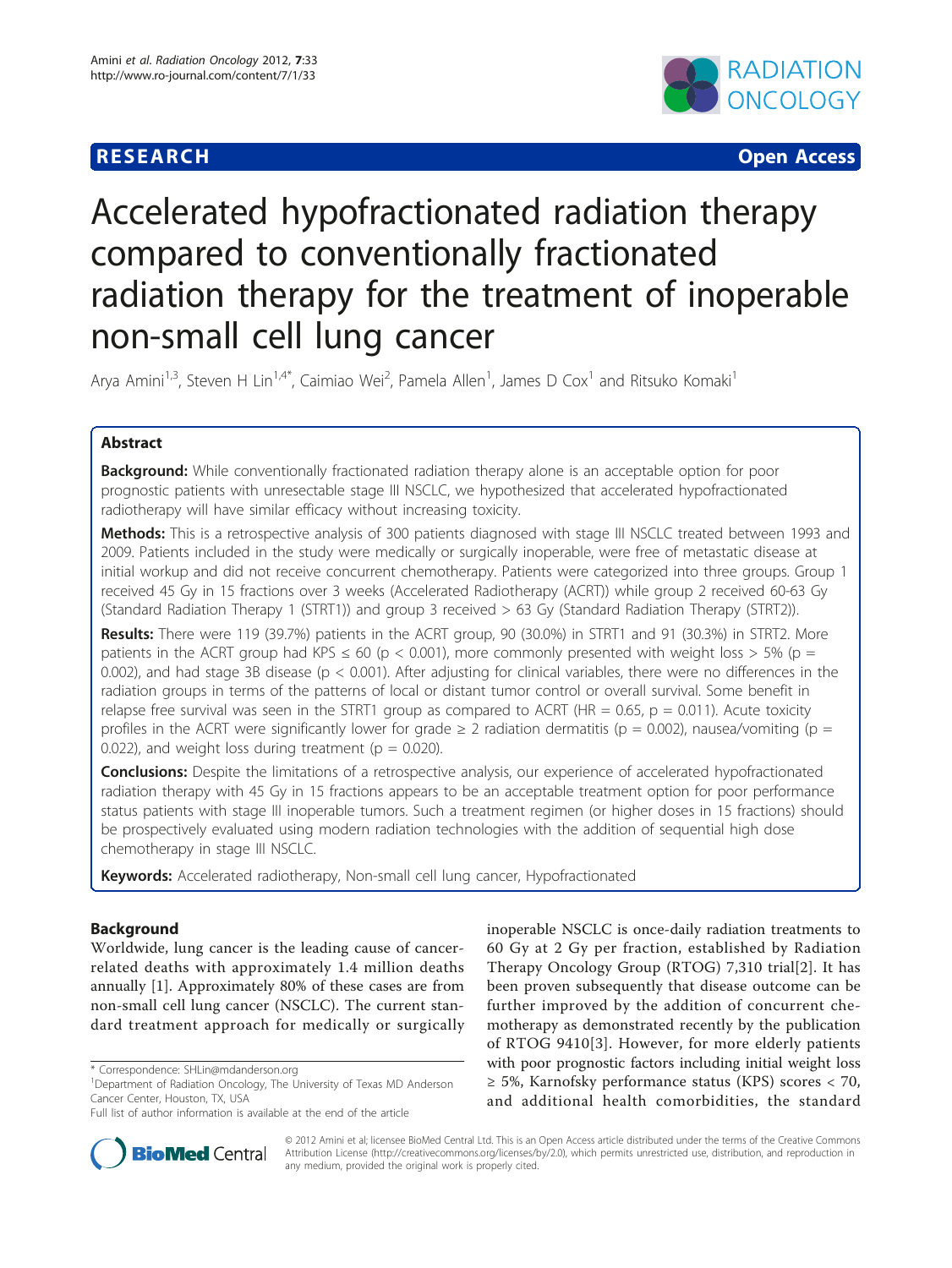regimens become very difficult to determine. Several studies have identified initial performance status and weight loss to be important prognostic factors in predicting survival in NSCLC [[4\]](#page-6-0). As such, these factors become important in assessing treatment options for these patients.

More than half of patients who are diagnosed with NSCLC are over the age of 65. Concurrent chemoradiation given for six weeks may be difficult for these patients to tolerate, especially those presenting with poor performance status and significant weight loss from their cancers. In addition, many of these patients present with a host of co-morbid illnesses, making clinicians less inclined to treat with full course radiation and concurrent chemotherapy. Several studies have demonstrated significant rates of increased toxicity and overall poorer survival in elderly patients with poor prognostic factors, raising the need for alternative treatment management in patients who cannot tolerate standard therapy [\[5\]](#page-6-0).

Currently, patients with poor prognostic factors are commonly treated with radiation therapy alone since concurrent chemotherapy is usually not tolerated. A study by Nguyen et al. [[6](#page-6-0)] performed at our institution reported our initial experience in patients treated with accelerated hypofractionated radiotherapy (ACRT). Patients were separated into two treatment categories based on their performance status and initial % weight loss. Patients with a KPS score ≥ 70 and weight loss  $≤$ 5% were treated conventionally (60-66 Gy at 2 Gy per fraction,  $N = 29$ ). Patients with poor performance status and weight loss > 5% were treated with ACRT (45 Gy at 3 Gy per fraction,  $N = 26$ ). The study showed no statistically significant difference in treatment response rates, locoregional control and overall survival between the two treatment arms. Treatment toxicity was also not found to be different between the two groups. With this initial experience, 45 Gy became an option at our institution for patients who could not tolerate the standard regimen.

For this study, we report our updated experience in stage III NSCLC patients treated with 45 Gy in 15 fractions and compared to patients who received 60 Gy or higher conventionally fractionated radiation therapy. We investigated the efficacy, toxicity, recurrence rate and survival rates of the ACRT regimen compared to the more conventionally fractionation radiotherapy.

# Methods

# Patient characteristics

We reviewed treatment records of 2,657 patients treated for lung cancer at MD Anderson Cancer Center between 1993 and 2009. Out of these patients, 1,982 individuals received conventional fractionation ( $\geq 60$ 

Gy) and 655 patients received accelerated radiation therapy (45 Gy). Staging was based on the American Joint Committee Classification (AJCC) 7th edition criteria. We confined our analysis to patients who had histologically confirmed stage IIIA-IIIB NSCLC that were not previously treated and did not receive concurrent chemotherapy. Patients with small cell lung cancer, thymic tumors and carcinoid were excluded. In all, 300 patients formed the study cohort. All patients in the study cohort were able to complete treatment. KPS scores prior to treatment were recorded based on physicians' notes. Initial percent weight loss from the disease was recorded based on patient reports. Information of tumor size was gathered from the imaging reports. This post hoc analysis was approved by the institutional review board of MD Anderson.

Of the 300 patients identified for the study, 119 patients received accelerated radiotherapy (ACRT), at 45 Gy in 15 fractions over 3 weeks, 90 patients received standard radiation therapy at 60-63 Gy in 6 weeks (STRT1), and 91 individuals received standard radiation therapy  $> 63$  Gy in 6 weeks (STRT2). All patients were Computed Tomography (CT) simulated and immobilized using the standard techniques at our institution.

#### Treatment and outcomes assessment

CT and Positron Emission Tomography (PET) were primarily used to evaluate for disease recurrences following treatment. Scanned documents and imaging reports from outside facilities were also used to evaluate for patterns of failure. Pathology reports were used when available. Both local and distant failures were recorded for all patients. Dates of death were found by scanned follow up letters in patients' medical records and the social security death index.

Radiation treatment toxicity was collected using progress notes as well as longer-term follow up notes to assess for radiation-induced side effects. The Common Terminology Criteria for Adverse Events (CTCAE) v4.03 grading system was used to assign a numerical number to clinicians' notes.

# Statistical analysis

Chi-squared test (when expected counts  $\geq 5$  for all cells of the cross table) or Fisher's exact tests (when expected counts < 5 for some cells) were used to assess the associations between categorical variables and radiation therapy groups. Wilcoxon tests were used to assess the association between age and radiation treatment groups. Overall survival (OS) interval was calculated from the date of diagnosis to the date of death or last known date that the patient was alive. Recurrence Free Survival (RFS) interval was calculated from the date of diagnosis to the date of relapse, or the date death or last known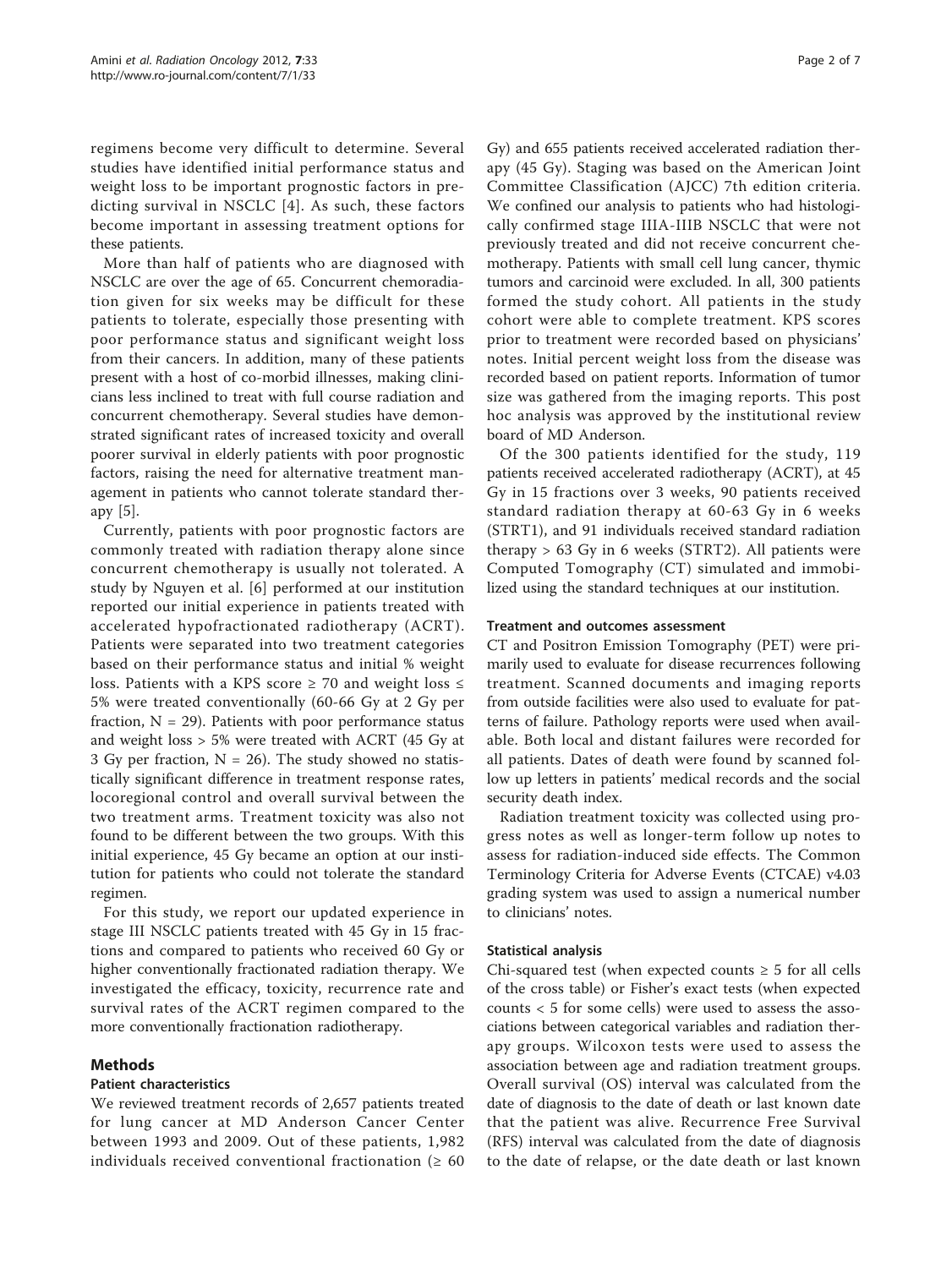<span id="page-2-0"></span>date whichever occurred first. Deaths without any failure were considered competing risk events. OS and RFS were first examined by the method of Kaplan and Meier. The hazard ratios of radiation therapy groups were computed by a Cox model proportional hazards model [[7](#page-6-0)], adjusted for induction chemotherapy and initial weight loss, as well as other variables selected by the backward selection procedure. The following variables were examined: age at diagnosis, gender, KPS, grade, adjuvant chemotherapy, N-stage, T-stage, and overall clinical stage. Variables were selected by the backward selection with an adjusted p-value not greater than 0.1.

Cumulative incidence estimates of disease recurrence were estimated by subdistribution analysis of competing risks [[8](#page-6-0)]. Competing risk regression models [[8](#page-6-0)] were used to assess the association between failures and radiation therapy groups. For locoregional control, we adjusted for age. For distant recurrence, we adjusted for age, and histology.

#### Page 3 of 7

#### Results

## Patient characteristics

Among the 300 patients, 159 (53.0%) were male, 141 (47.0%) were female. Median age at diagnosis was 69.5 years (range 41-100 years). As of the most recent follow-up, there were 254 (84.7%) deaths. There were 165 (55%) patients who experienced one or both local ( $n =$ 77) and distant failures ( $n = 119$ ). Overall, 188 patients (62.7%) died without locoregional failure, 148 (49.3%) died without distant failure, and 108 individuals (36.0%) died without evidence of disease recurrence.

Patient and tumor characteristics are summarized in Table 1. Patients in the ACRT group more commonly had KPS scores  $\leq$  70 and an initial weight loss  $\geq$  5%. These patients more often had stage 3B vs. 3A disease. Patients receiving 60-63 Gy presented with a similar median age compared to the ACRT cohort. In this group both genders were more equally represented, with KPS scores ranging between 70 and 80; they more often presented with weight loss < 5%. These patients more

| Variable                           |                | <b>ACRT</b> | STRT1                | STRT2        | <b>Total</b> | p-value |
|------------------------------------|----------------|-------------|----------------------|--------------|--------------|---------|
|                                    |                | (45 Gy)     | $(60-63 \text{ Gy})$ | $( > 63$ Gy) |              |         |
|                                    |                | $n = 119$   | $n = 90$             | $n = 91$     |              |         |
| Age                                | median(range)  | 68(41,100)  | 67(44,88)            | 73(47,95)    | 69.5(41,100) | < 0.001 |
| Gender                             | Female         | 48(40.3%)   | 43(47.8%)            | 50(54.9%)    | 141(47.0%)   | 0.108   |
|                                    | Male           | 71(59.7%)   | 47(52.2%)            | 41(45.1%)    | 159(53.0%)   |         |
| Smoking Status                     | Never          | $8(6.8\%)$  | $2(2.2\%)$           | $4(4.4\%)$   | 14(4.7%)     | 0.224   |
|                                    | Quit           | 70(59.8%)   | 45(50.6%)            | 53(58.2%)    | 168(56.6%)   |         |
|                                    | Current        | 39(33.3%)   | 42(47.2%)            | 34(37.4%)    | 115(38.7%)   |         |
| Karnofsky Performance Status score | 90             | 3(2.5%)     | $5(5.6\%)$           | $6(6.6\%)$   | 14(4.7%)     | < 0.001 |
|                                    | 80             | 35(29.4%)   | 58(64.4%)            | 40(44.0%)    | 133(44.3%)   |         |
|                                    | 70             | 47(39.5%)   | 23(25.6%)            | 38(41.8%)    | 108(36.0%)   |         |
|                                    | $\leq 60$      | 34(28.6%)   | 4(4.4%)              | $7(7.7\%)$   | 45(15.0%)    |         |
| Presenting Weight                  | No             | 56(51.4%)   | 67(75.3%)            | 61(67.8%)    | 184(63.9%)   | 0.002   |
| $loss \geq 5\%$                    | Yes            | 53(48.6%)   | 22(24.7%)            | 29(32.2%)    | 104(36.1%)   |         |
| Tumor Stage                        | <b>IIIA</b>    | 37(31.1%)   | 50(55.6%)            | 57(62.6%)    | 144(48.0%)   | < 0.001 |
|                                    | IIIB           | 82(68.9%)   | 40(44.4%)            | 34(37.4%)    | 156(52.0%)   |         |
| Tumor Histology                    | Adenocarcinoma | 37(31.4%)   | 31(35.2%)            | 41(45.6%)    | 109(36.8%)   | 0.142   |
|                                    | Squamous       | 42(35.6%)   | 34(38.6%)            | 32(35.6%)    | 108(36.5%)   |         |
|                                    | NSC-NOS        | 39(33.1%)   | 23(26.1%)            | 17(18.9%)    | 79(26.6%)    |         |
| Tumor Grade                        | Well           | 3(2.5%)     | $O(0\%)$             | $4(4.4\%)$   | 7(2.3%)      | 0.069   |
|                                    | Moderate       | $11(9.2\%)$ | 12(13.3%)            | 10(11.0%)    | 33(11.0%)    |         |
|                                    | Poor           | 37(31.1%)   | 42(46.7%)            | 29(31.9%)    | 108(36.0%)   |         |
|                                    | Unclear        | 68(57.1%)   | 36(40.0%)            | 48(52.7%)    | 152(50.7%)   |         |
| Tumor Size (cm)                    | median(range)  | 5(1, 11.5)  | 5(1.5, 10.5)         | 4.2(1,9)     | 5(1, 11.5)   | 0.039   |
| Induction                          | No             | 96(80.7%)   | 29(32.2%)            | 64(70.3%)    | 189(63.0%)   | < 0.001 |
| Chemotherapy                       | Yes            | 23(19.3%)   | 61(67.8%)            | 27(29.7%)    | 111(37.0%)   |         |
| Adjuvant                           | No             | 105(88.2%)  | 85(94.4%)            | 86(94.5%)    | 276(92.0%)   | 0.15    |
| Chemotherapy                       | Yes            | 14(11.8%)   | $5(5.6\%)$           | 5(5.5%)      | 24(8.0%)     |         |

#### Table 1 Patient/Treatment Characteristics

ACRT: accelerated radiotherapy; STRT1: standard radiation therapy 1 (60-63 Gy); SBRT2: standard radiation therapy 2 (> 63 Gy); NSC-NOS: Non-Small Cell-Not Otherwise Specified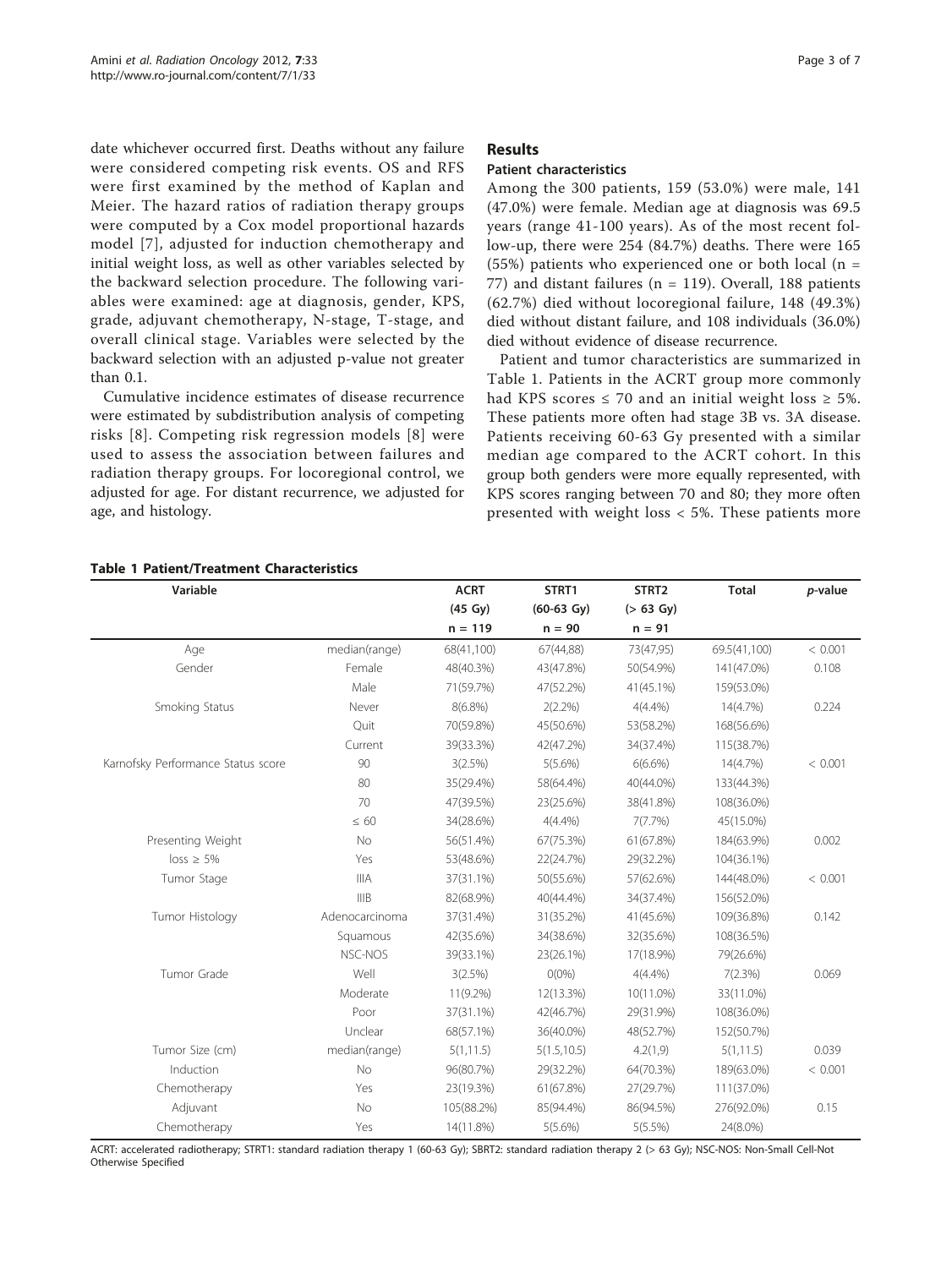

commonly presented with stage 3A disease and had statistically significant higher rate of induction chemotherapy. Patients receiving > 63 Gy were older, had KPS scores  $\geq 80$ , weight loss  $\lt 5\%$ , and with stage 3A and 3B more evenly distributed (Table [1](#page-2-0)).

#### Locoregional and distant recurrence rates

Under univariable analysis, locoregional failure and distant recurrence rates were not significant between radiation treatment (RT) groups, with similar cumulative incidence of failures for all groups (Figure 1A &1B). Age as a continuous variable was found to be a significant predictor for locoregional (Hazard Ratio [HR] 0.979, 95% Confidence Interval [CI] 0.969-0.999,  $p = 0.039$ ) and distant failures (HR 0.967, 95% CI 0.967-0.999, p = 0.041). In addition, non-small cell lung cancer-not otherwise specified (nsc-nos) (HR 1.656, 95% CI 1.028-2.667, p = 0.038) and adenocarcinoma (HR 1.601, 95% CI 1.029-2.492, p = 0.037), when compared to squamous carcinoma histology, predicted for increased rates of distant failure. Under multivariable analysis, adjusting for age and histology, RT groups were again not significantly associated with locoregional or distant failures. However, younger age was significantly associated with locoregional failures, and younger age and histology (adenocarcinoma versus squamous) were independent predictors for distant metastasis (Table 2).

# Relapse free survival and overall survival

Under univariable analysis, relapse free survival (RFS) was better for those in the STRT2 group (Figure [2A](#page-4-0)). After adjusting for age, induction chemotherapy, initial weight loss and tumor histology under multivariable analysis, STRT1 had improved RFS compared to ACRT1 but no difference was seen between ACRT and STRT2. Age and tumor histology were also found to be independent predictors for RFS (Table [3](#page-4-0)).

For overall survival, RT groups were significantly different under univariable analysis (Figure [2B\)](#page-4-0), with STRT1 having the better overall survival outcome. Lower KPS was a predictor for worse OS ( $p = 0.005$ ). Receipt of adjuvant chemotherapy was not a predictor for  $OS$  ( $p = 0.988$ ). After adjusting for factors such as age, induction chemotherapy, and initial weight loss, RT groups did not differ significantly between ACRT

| Table 2 Multivariable Analysis for Locoregional Failure and Distant Metastasis |  |  |  |  |
|--------------------------------------------------------------------------------|--|--|--|--|
|--------------------------------------------------------------------------------|--|--|--|--|

|                 | Level                       |                     | Locoregional Failure    | <b>Distant Metastasis</b> |                         |  |
|-----------------|-----------------------------|---------------------|-------------------------|---------------------------|-------------------------|--|
| Variable        |                             | HR (95% CI)         | p-value (multivariable) | <b>HR (95% CI)</b>        | p-value (multivariable) |  |
| RT Group        | STRT1 vs. ACRT              | 0.797 (0.455-1.398) | 0.430                   | $0.821(0.520-1.296)$      | 0.400                   |  |
|                 | STRT2 vs. ACRT              | 1.267 (0.742-2.164) | 0.390                   | 1.216 (0.792-1.867)       | 0.370                   |  |
|                 | STRT2 vs. STRT1             | 1.590 (0.890-2.840) | 0.120                   | 1.482 (0.930-2.361)       | 0.098                   |  |
| Age             | years, continuous           | 0.976 (0.957-0.996) | 0.021                   | $0.982$ (0.965-0.999)     | 0.037                   |  |
| Tumor Histology | NSC-NOS vs. Squamous        |                     |                         | 1.525 (0.933,2.494)       | 0.092                   |  |
|                 | Adenocarcinoma vs. Squamous |                     |                         | 1.551 (0.996, 2.415)      | 0.052                   |  |

HR: Hazard Ratio; CI: Confidence Interval; RT: Radiation Treatment; NSC-NOS: Non-Small Cell-Not Otherwise Specified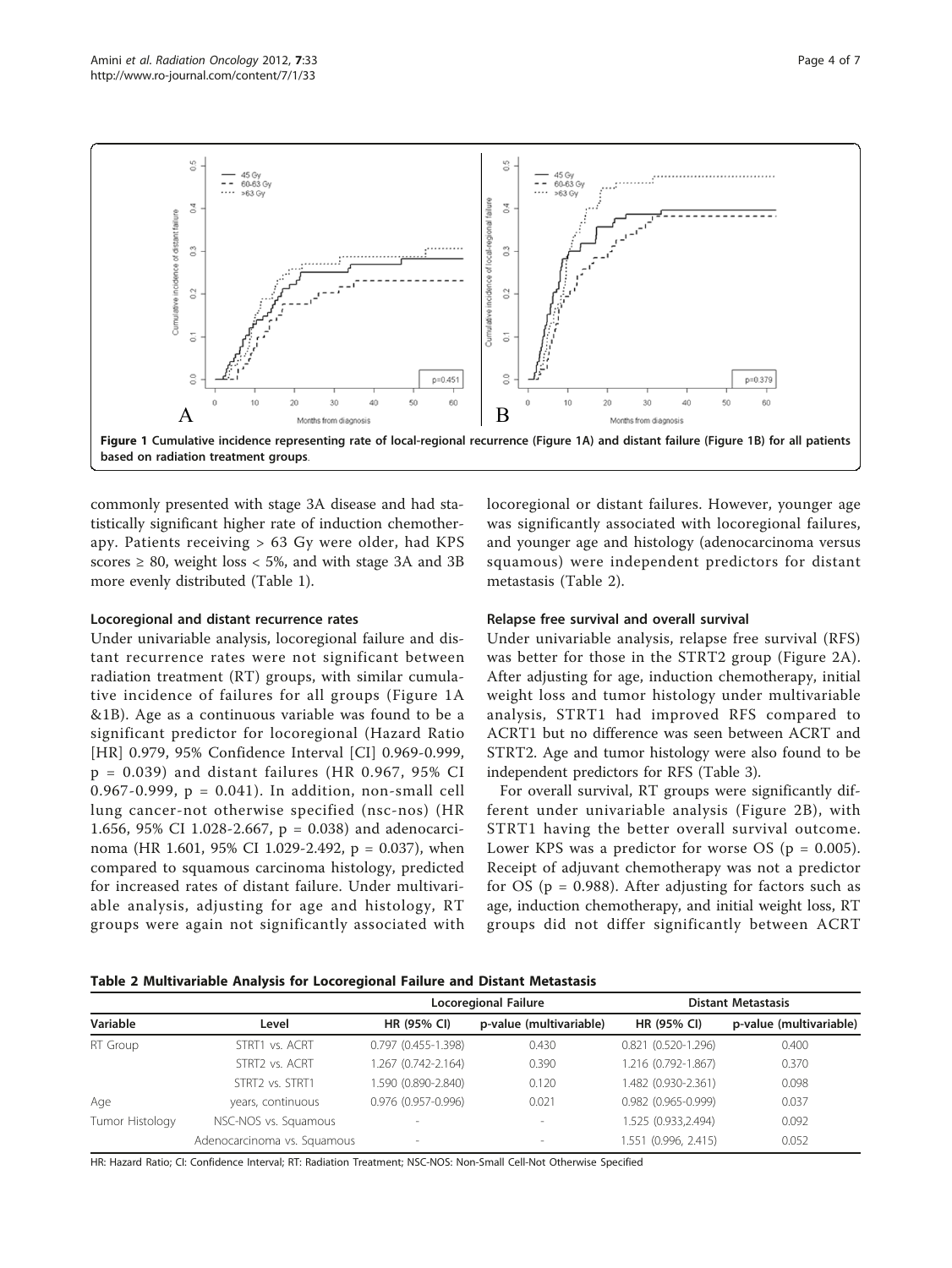<span id="page-4-0"></span>

compared to STRT1 and STRT2. Older age was the only independent predictor for worse OS (Table 3).

# Treatment toxicity

Treatment was generally well tolerated in all radiation therapy groups. Toxicity profiles in the 45 Gy group were significantly lower for several categories in comparison to the 60-63 Gy and  $> 63$  Gy groups (Table [4](#page-5-0)). Grade 2 and greater radiation dermatitis, nausea and vomiting, and weight loss during treatment were all significantly less in the ACRT group. Pneumonitis was the most common toxicity found in all three groups, though about 10% less in the ACRT treatment arm. No differences were appreciated in rates of pneumonitis, esophagitis or dysphagia.

# **Discussion**

Since the original study by Nguyen et al. [[6\]](#page-6-0), our institution has been using 45 Gy in 15 fractions for unresectable NSCLC who otherwise cannot tolerate the conventional regimen. In that original report, and

presently in this updated study with a much larger study cohort, patients receiving accelerated radiotherapy had comparable local and distant recurrence rates with no difference in overall survival compared to conventionally fractionated radiotherapy for all stages combined, even though these patients initially presented with worse prognostic factors. Our study showed no difference in cumulative incidence of locoregional or distant failures between the RT groups in the presence of competing factors. There was some difference in relapse free survival in the 60-63 Gy arm with no difference in overall survival after adjusting for other variables. Lastly, we found treatment to be well tolerated in the ACRT cohort, even though these patients presented with worse prognostic factors (weight loss > 5%, KPS < 70). Overall, our study demonstrates that accelerated radiation therapy with 45 Gy in 15 fractions is an acceptable treatment option with comparable outcomes for patients with inoperable tumors treated with conventional radiotherapy without chemotherapy.

|                        | Level                          | <b>Overall Survival</b>   |                            | <b>Relapse Free Survival</b> |                            |
|------------------------|--------------------------------|---------------------------|----------------------------|------------------------------|----------------------------|
| Variable               |                                | HR (95% CI)               | p-value<br>(multivariable) | HR (95% CI)                  | p-value<br>(multivariable) |
| RT Group (All stages)  | STRT1 vs. ACRT                 | $0.764(0.544 - 1.074)$    | 0.121                      | $0.649(0.465 - 0.904)$       | 0.011                      |
|                        | STRT2 vs. ACRT                 | $0.885(0.643 - 1.219)$    | 0.455                      | $0.848(0.619-1.162)$         | 0.304                      |
| Induction Chemotherapy | Yes vs. No                     | $0.852$ $(0.637 - 1.139)$ | 0.280                      | $0.896$ $(0.675 - 1.189)$    | 0.445                      |
| Initial Weight Loss    | $> 5\%$ vs. < 5%               | 1.192 (0.909-1.562)       | 0.205                      | 1.099 (0.842-1.434)          | 0.488                      |
| Age                    | Each 5 yr                      | 1.122 (1.056-1.193)       | < 0.001                    | 1.091 (1.026-1.987)          | 0.005                      |
| Tumor Histology        | NSC-NOS vs.<br>Adenocarcinoma  | $\overline{\phantom{a}}$  | $\overline{\phantom{a}}$   | 1.428 (1.026-1.987)          | 0.035                      |
|                        | Squamous vs.<br>Adenocarcinoma | $\overline{\phantom{a}}$  | $\overline{\phantom{a}}$   | 1.180 (0.879-1.584)          | 0.271                      |

HR: Hazard Ratio; CI: Confidence Interval; RT: Radiation Treatment; NSC-NOS: Non-Small Cell-Not Otherwise Specified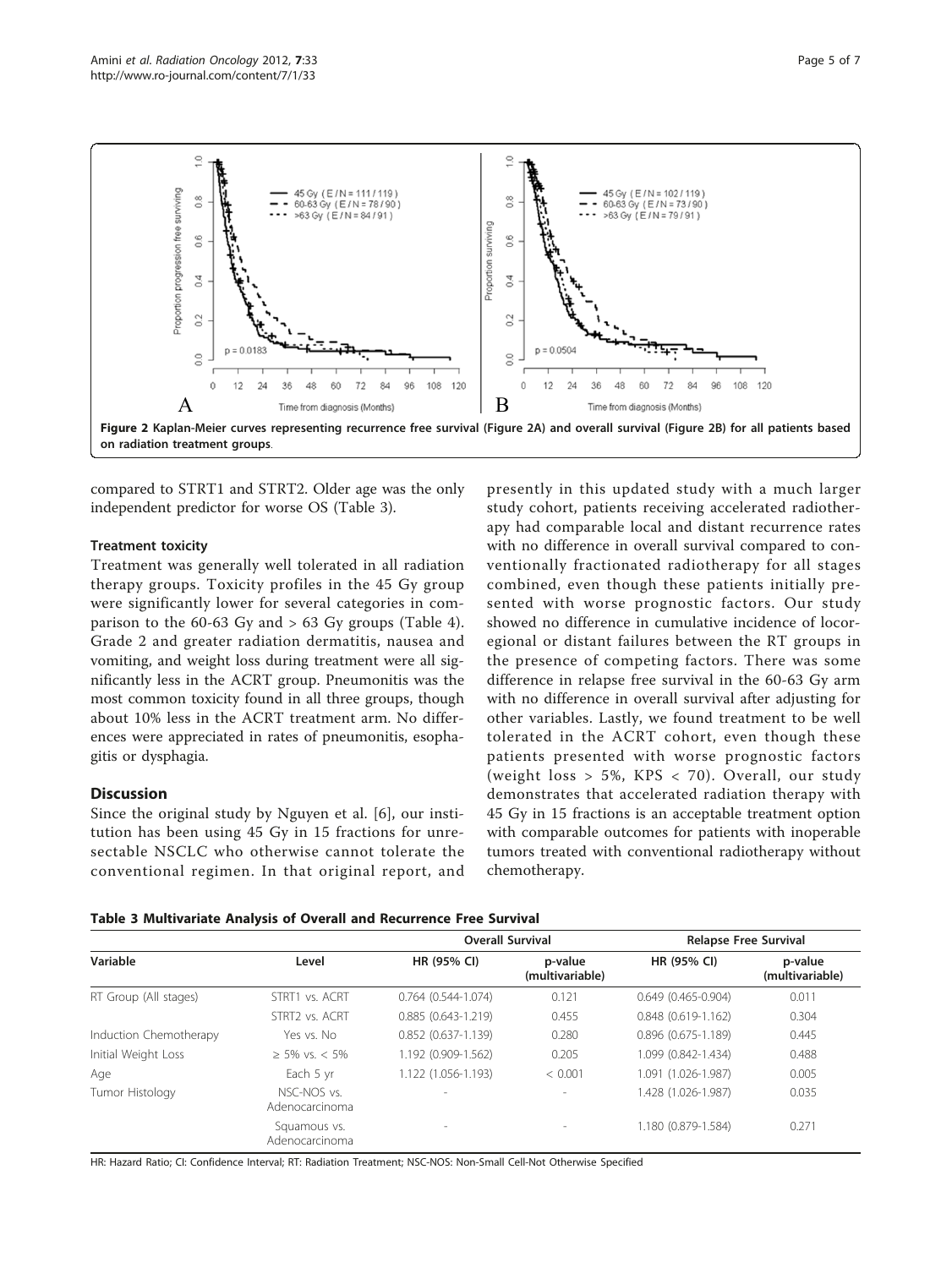| <b>Toxicity</b>             | Grade    | <b>ACRT</b> | STRT1<br>$(60-63 \text{ Gy})$ | STRT <sub>2</sub> | <b>Total</b> | <i>p</i> -value |
|-----------------------------|----------|-------------|-------------------------------|-------------------|--------------|-----------------|
|                             |          | (45 Gy)     |                               | $( > 63$ Gy)      |              |                 |
|                             |          | $n = 154$   | $n = 99$                      | $n = 239$         |              |                 |
| Esophagitis                 | $0 - 1$  | 107(89.9%)  | 80(88.9%)                     | 82(90.1%)         | 269(89.7%)   | 0.958           |
|                             | $\geq 2$ | 12(10.1%)   | $10(11.1\%)$                  | $9(9.9\%)$        | 31(10.3%)    |                 |
| Dysphagia                   | $0 - 1$  | 110(92.4%)  | 75(83.3%)                     | 80(87.9%)         | 265(88.3%)   | 0.126           |
|                             | $\geq$ 2 | $9(7.6\%)$  | 15(16.7%)                     | 11(12.1%)         | 35(11.7%)    |                 |
| Pneumonitis                 | $0 - 1$  | 105(88.2%)  | 71(78.9%)                     | 71(78.0%)         | 247(82.3%)   | 0.093           |
|                             | $\geq$ 2 | 14(11.8%)   | 19(21.1%)                     | 20(22.0%)         | 53(17.7%)    |                 |
| <b>Radiation Dermatitis</b> | $() - 1$ | 117(98.3%)  | 79(87.8%)                     | 78(85.7%)         | 274(91.3%)   | 0.002           |
|                             | $\geq$ 2 | 2(1.7%)     | 11(12.2%)                     | 13(14.3%)         | 26(8.7%)     |                 |
| Nausea/Vomiting             | $0 - 1$  | 115(96.6%)  | 79(87.8%)                     | 87(95.6%)         | 281(93.7%)   | 0.022           |
|                             | $\geq$ 2 | $4(3.4\%)$  | 11(12.2%)                     | 13(14.3%)         | 26(8.7%)     |                 |
| Weight loss                 | $O-1$    | 115(96.6%)  | 81(90.0%)                     | 90(98.9%)         | 286(95.3%)   | 0.020           |
|                             | $\geq$ 2 | $4(3.4\%)$  | $9(10.0\%)$                   | $1(1.1\%)$        | 14(4.7%)     |                 |

#### <span id="page-5-0"></span>Table 4 Toxicity Distribution

Radiation treatment using daily accelerated hypofractionation for the treatment of locally advanced lung cancers has been reported in other studies. Slotman et al. [[9\]](#page-6-0) retrospectively compared three hypofractionated schemes for the treatment of unresectable NSCLC (stage IIIA-IV) (40 Gy split course, 30-32 Gy in 6 fractions, or 24 Gy in 3 fractions) demonstrated that a split course treatment regimen of 40 Gy had improved overall survival and lower local relapse rates in stage IIIA NSCLC patients, but not in patients with stage IIIB-IV disease. Kepka et al. [\[10\]](#page-6-0) performed a dose escalation study in which patients were initially treated with a 4 week course (21 days) at 56.7 Gy (2.7 Gy per fraction), and gradually escalated to a MTD of 60.9 Gy in 21 days (2.9 Gy per fraction). Fit patients received induction chemotherapy for 2-3 cycles. The median survival was 17 months, and the 2- and 3-year overall survival rates were 32 and 19%, respectively.

There are several biological benefits of the 45 Gy in 15 fraction treatment regimen. Applying  $\alpha/\beta$  ratio of 10, this regimen has a biological equivalent dose (BED10) of 58.5 Gy. Although this is lower than the BED10 for patients treated with conventionally fractionated radiation to 60-70 Gy (72-84 Gy), our preliminary data published by Nguyen et al. [\[6](#page-6-0)] and this updated experience seem to indicate that control rates seem similar between the two treatment schemes. The benefit may come in the shortened treatment time, which can counteract tumor repopulation. Many studies have stressed the importance of maintaining radiation treatment duration within a shortened period, to prevent tumor repopulation, which often contains more resistant cells that are much more difficult to treat. The biological benefit of accelerated radiotherapy can best be seen as a negative influence factor against rapid tumor cell proliferation.

Cox et al. [\[11](#page-6-0)] showed a significant difference in OS in patients with treatment delays which were noted to be more frequent in patients receiving higher total doses ( $\geq$ 69.6 Gy). Other studies looking at lung cancer patients also noted potentially worse outcomes with prolonged radiation treatment times, due in part to repopulation [[12,13\]](#page-6-0).

Our study is limited by its retrospective nature, and apparent imbalances in the treatment groups that are inherent in observational studies. Some of our patients had poor follow-up, and therefore disease recurrence may have been more common than reported. However, the merits of our study are that this is a review of a fairly large group of patients (> 100) of a regimen of hypofractionated accelerated radiotherapy for a group of patients that would not have otherwise tolerated a longer course of therapy. The comparison groups were patients who received > 60 Gy without concurrent chemotherapy, which we believe, despite the inherent limitations, better answered the issue of dose and removed the confounding factor of patient selection for the receipt of concurrent chemotherapy.

We believe our reported experience demonstrated the tolerability and relative effectiveness of this treatment regimen. Currently concurrent chemoradiation is the standard therapy for the management of locally advanced NSCLC, based on the recently published phase III trial RTOG 9410 [[3\]](#page-6-0). This regimen improved the median survival by about 3 months over induction chemotherapy and conventionally fractionated radiotherapy. However, this treatment regimen carries substantially higher grade 3 or higher non-hematologic acute toxicities, such as esophagitis and mucositis. Limiting concurrent chemotherapy with radiotherapy would minimize this additive toxicity. Since distant metastatic